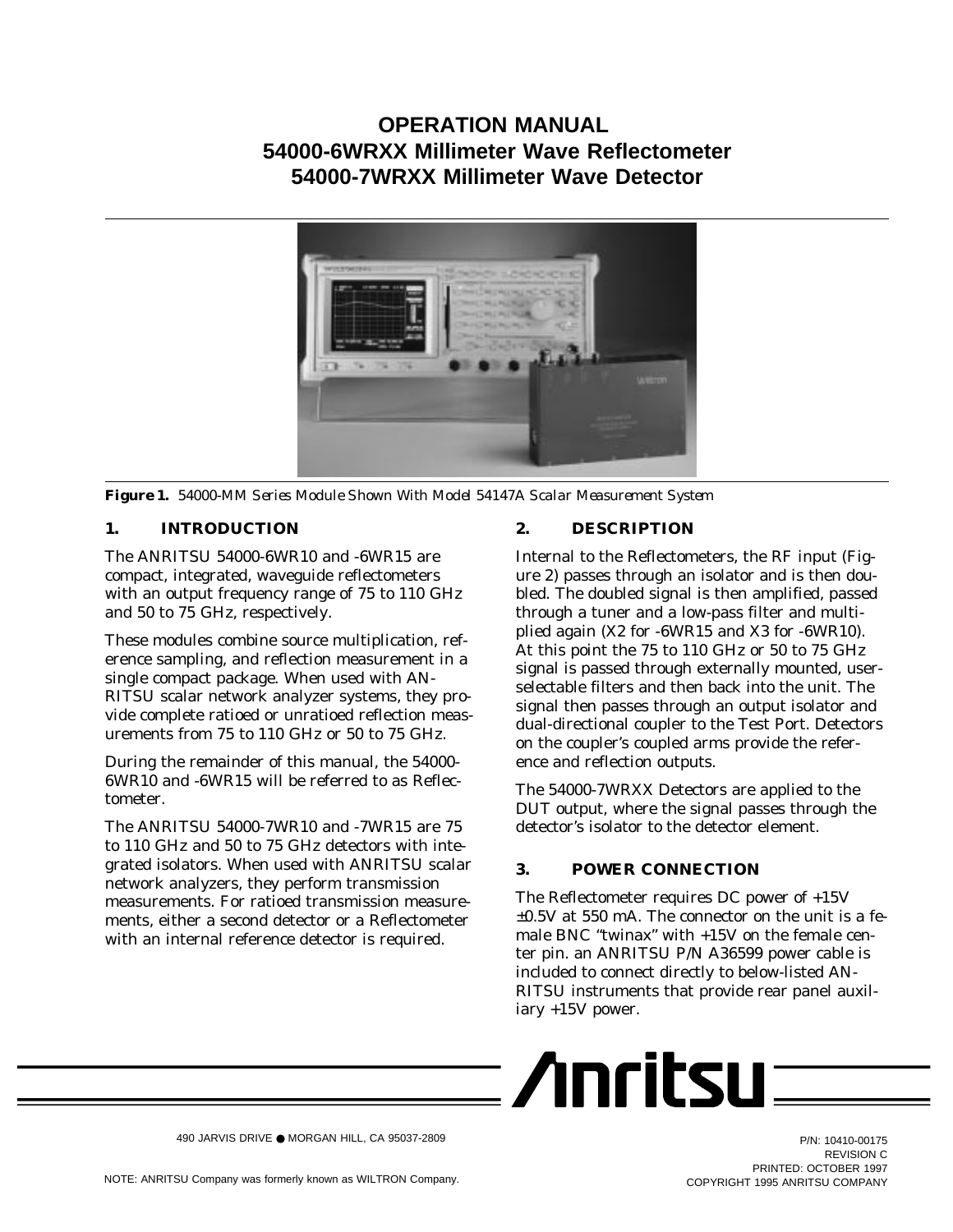

*Figure 2. ANRITSU 54000-6WR15 mm Reflectometer*

- 54xxA/SM4356
- 541xxA/Option 16
- 68xxxB (≤20 GHz)/SM4957
- 68xxxB (>20 GHz)/SM4954

An adapter (female twinax to dual banana plug), ANRITSU P/N SM4816, is available on Special order. This adapter, in conjunction with cable A36599, will allow connection to any power supply that has banana terminals on 0.75-inch (19 mm) centers.

The 54000-7WRXX Detector does not require external power connection.

## **4. OPERATION AS A mm WAVE SOURCE**

The following procedure describes how to operate the mm Wave Reflectometer as a stand alone source.

- **Step 1.** Connect DC power to the Reflectometer POWER INPUT connector as described in paragraph 3 above. (See Figure 3.)
- **Step 2.** Connect an RF source to the Reflectometer RF INPUT connector.

The level should be  $+7$  dBm  $\pm 1$  dB at the input connector.

Source frequency is 12.5–18.75 GHz for WR15 modules and 12.5–18.333 GHz for WR10 modules.

**Step 3.** The mm wave signal is available at the TEST PORT.

**Step 4.** If leveling is desired, and the source is capable of external leveling, connect the Reflectometer REFERENCE DETECTOR OUTPUT to the appropriate connector on the source. Refer to the Operation Manual for the source.

# **5. OPERATION IN SCALAR mm WAVE MEASUREMENTS**

The following procedure describes how to operate the mm wave Reflectometer in a scalar measurement system.

- **Step 1.** Connect DC power to the Reflectometer POWER INPUT connector as described in paragraph 3 above.
- **Step 2.** Connect an RF source, 12.5–18.33 GHz to the Reflectometer RF INPUT connector.

The level should be  $+7$  dBm  $\pm 1$  dB at the input connector.

Source frequency is 12.5–18.75 GHz for WR15 modules and 12.5–18.333 GHz for WR10 modules.

**Step 3.** If leveling is desired, and the source is capable of external leveling, connect the Reflectometer REFERENCE DETECTOR OUTPUT to the appropriate connector on the source. Refer to the Operation Manual for the source.

**Step 4.**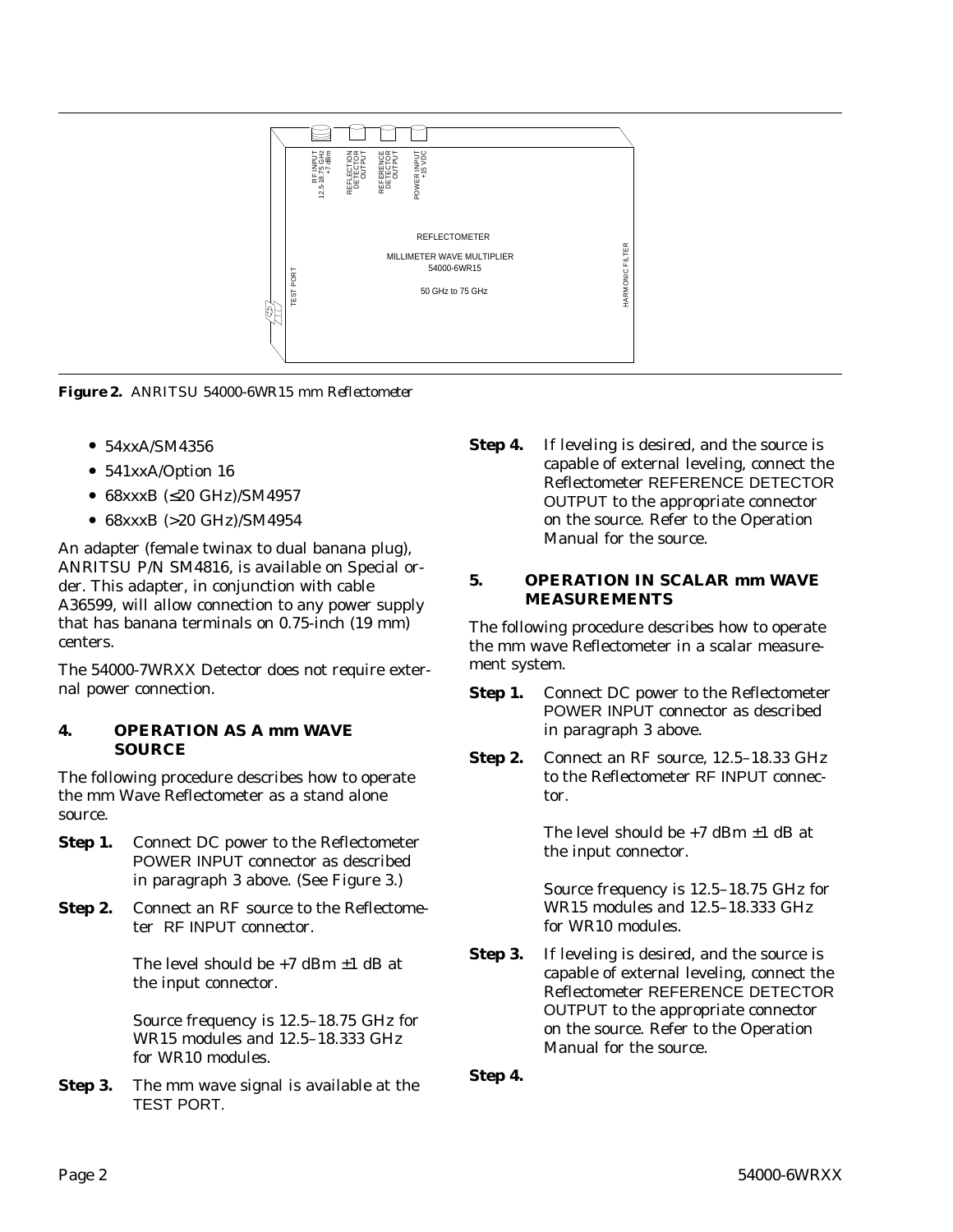

*Figure 3. ANRITSU 54000-6WRXX mm Reflectometer*

**Step 5.** If ratioed Transmission measurements are desired, and the Scalar Network Analyzer has an "R" Channel, connect the Reflectometer REFERENCE DETEC-TOR OUTPUT connector to the Analyzer R input using the 560-10BX-2 cable provided.

## *NOTE*

Leveling and ratioed measurements cannot be done simultaneously.

- **Step 6.** Connect the Reflectometer REFLEC-TION DETECTOR OUTPUT to the Analyzer Channel B input.
- **Step 7.** Connect an ANRITSU 54000-7WR10 or 7WR15 detector to the TEST PORT and the Analyzer Channel A input as appropriate. Perform a Transmission/Reflection Calibration on the Analyzer. Refer to the Operation Manual for the Analyzer.
- **Step 8.** Remove the detector from the Test Port and insert the device to be tested.

# **6. SPECIFICATIONS**

Performance specifications for the ANRITSU 54000-MM Series Reflectometers and Detectors are given in Tables 1 and 2.

Performance specifications for the 54000-7WRXX Detectors are given below:

General:

Max Input Power, Damage Level: +21 dBm Return Loss: 17 dB

Model MM5075-7WR15 Frequency Range: 50–75 GHz Dynamic Range: >56 dB, typical Input Port Return Loss: 17 dB Input Port Flange: WR15 Output Connector: BNC (f)

Model MM5075-7WR10 Frequency Range: 75–110 GHz Dynamic Range: >56 dB, typical Input Port Return Loss: 17 dB Input Port Flange: WR10 Output Connector: BNC (f)